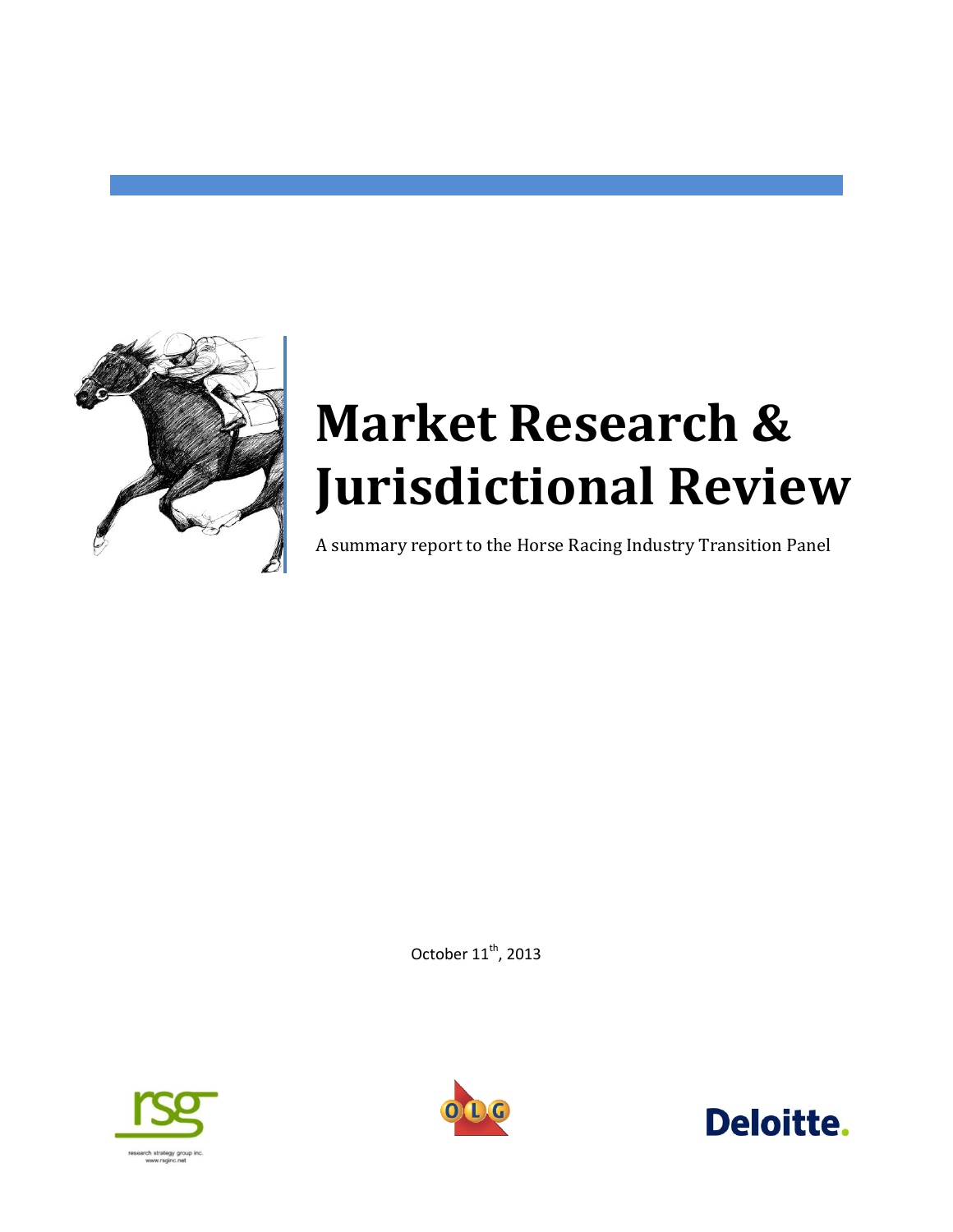## **INTRODUCTION**

In Summer 2013, OLG commissioned two research studies to better understand the opportunity to integrate gaming and horse racing:

- 1. A consumer segmentation study of the horse racing market in Ontario. This project was completed by Research Strategy Group (RSG); and
- 2. An inter-jurisdictional study focused on how other jurisdictions integrate gaming and horse racing. This project was completed by Deloitte's international gaming practice.

The key findings of both studies are set out below. These findings are intended to provide additional insight and context to support the work of the Horseracing Transition Panel. In the case of the interjurisdictional findings, it is important to note that the regulation of gaming and horse racing in Ontario and Canada is unique, and thus the strategies employed by other jurisdictions are not universally compatible.

# 1) Consumer Segmentation Study

## **METHODOLOGY**

The consumer research study consisted of the following elements:

- 1. Discussions with industry stakeholders;
- 2. Fifteen focus groups within the GTA, London and Fort Erie regions that explored consumer attitudes and motivations with respect to horse racing;
- 3. Interviews with VIP customers who regularly attend horse racing in Ontario; and
- 4. A 30-35-minute online survey of 2,225 Ontario residents (19 years or older) who were either current customers or potential customers open to attending a horse race in the future. The online survey was conducted from August 14-20, 2013.

Based on information gathered from this research, the needs and motivations of existing and potential customers were identified. The results provide a framework to support the horseracing industry in developing targeted marketing programs for various consumer groups, and provide insight into consumer behaviour.

### **PRIMARY FINDINGS**

### **The first-time experience of attending a racetrack is paramount in building adoption to the sport**.

The first experience of attending a horse race is a foundational element in establishing a connection to the sport. This is largely due to the unique nature of horseracing as a form of entertainment. Many individuals interviewed as part of the study demonstrated a strong ability to recall their first experience at the racetrack, and provided vivid descriptions of the distinctive elements of racing: *the pageantry of the parades, the blanket of flowers adorning the winning horses, the racetrack fashions, the smells of the animals, discarded tickets on the floors.* Given that the initial experience of attending a race track has a significant impact on a customer's attitude towards the sport, it is critical for racetracks to fully understand how to attract first-time customers and to create a positive experience for them.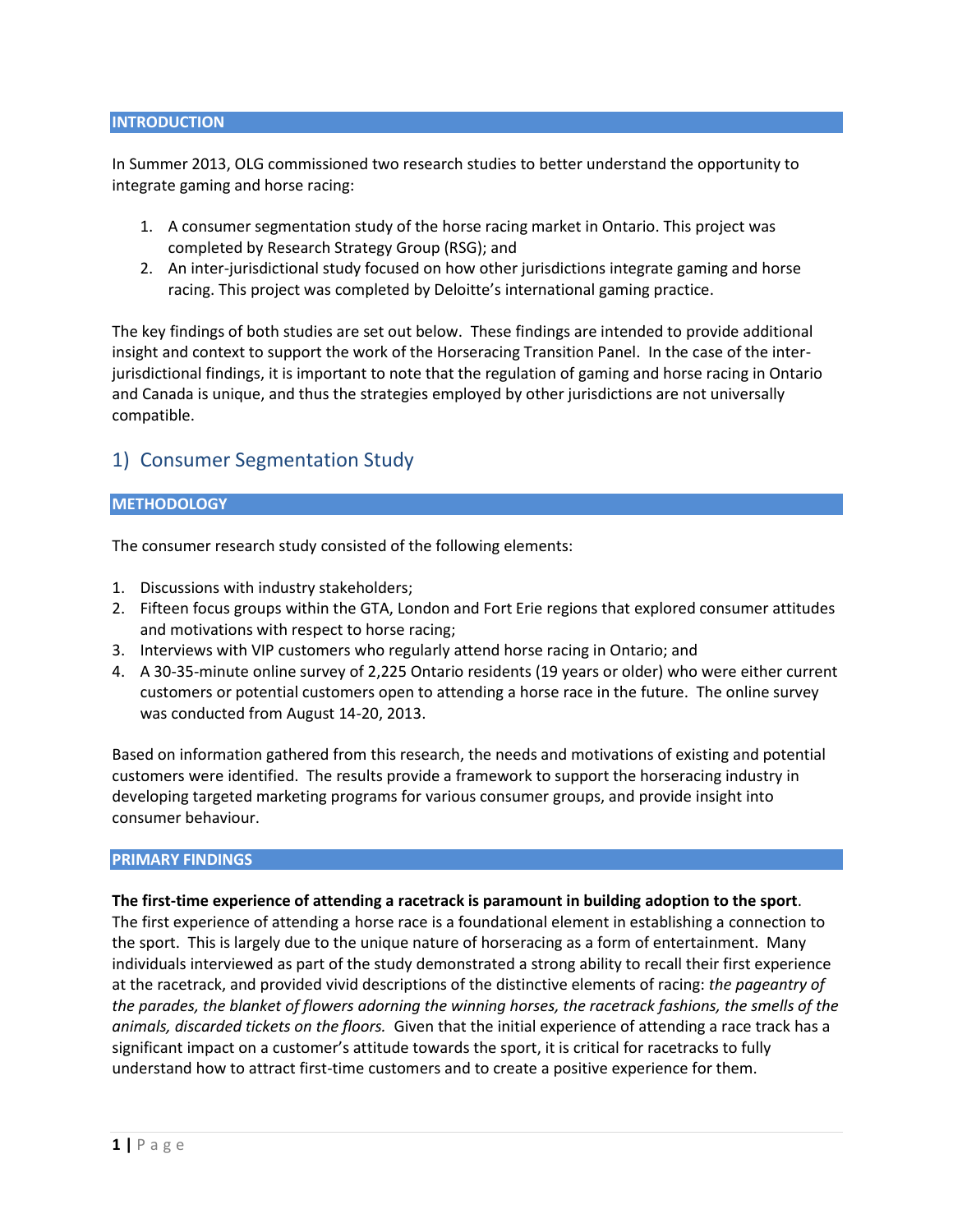## **Few people attend horse race for the first time by themselves.**

Horse racing is unique in that most consumers will not try it alone. New patrons attend tracks for the first time with a family member or are invited as part of a group. For young people in particular, the first-time experience of coming to the track with their family often leaves lasting, positive impressions.

## **The Initiator is crucial to encouraging new consumers.**

Individuals who bring new persons to the track ("Initiators") are essential to creating long-term consumers. Initiators serve as mentors to first-time visitors, explaining the rituals of the sport and teaching them how to decipher a program and place a bet. While some tracks have designed programs to simplify wagering, first-time visitors rely on the Initiator and not track staff for advice and mentoring.

In order to increase attendance, racetracks must develop more Initiators. Marketing efforts should not focus on targeting new customers, but developing new Initiators. For a new visitor, placing a bet at a racetrack is an intimidating task, and teaching someone to make a bet is an equally challenging job. To develop new Initiators, tracks should engage in tactics such as simplified wagering forms (to accompany traditional forms for experienced bettors), and designating tellers for new-to-moderate players.

To develop new Initiators, the Industry should encourage programs to support the mentoring process. This is especially important as the majority of horse racing customers are not introducing new customers to the racetrack.

## **Enhancing the family experience is a key strategy for the horse racing industry.**

Racetracks have historically been welcoming to families – especially in rural and suburban areas where entertainment options are more limited than in urban centres. About 60 per cent of customers attend their first race with a family member.

The industry can take a number of steps to enhance the family experience at the track– a key element in growing the sport's popularity across various age segments:

- While many tracks occasionally host family days, research indicates this may be counterproductive and that a more permanent solution is required. Tracks should seriously consider creating separate sections at the track that cater to the needs of core players, new players and families.
- Live racing allows families the chance to access the horses and see the animals up close. Family promotions should leverage this unique opportunity and focus on horses and agriculture, pony rides, paddock tours, and/or interaction with the animals. Such promotions open up opportunities to further promote the sport in urban areas at events like the Royal Winter Fair and the CNE, or visits to racetrack paddocks.

## **Teletheatre and Internet customers are introduced to the sport through live racing.**

The use of teletheatres (off-track betting locations operated by racetracks and licensed by the Ontario Racing Commission) and Internet betting channels are not – on their own – the single most effective way to attract new customers to live horse racing. These channels can serve as a tool to augment customer frequency and convenience. Encouraging more first-time customers to attend a live race is the best way to build the customer base for off-track wagering.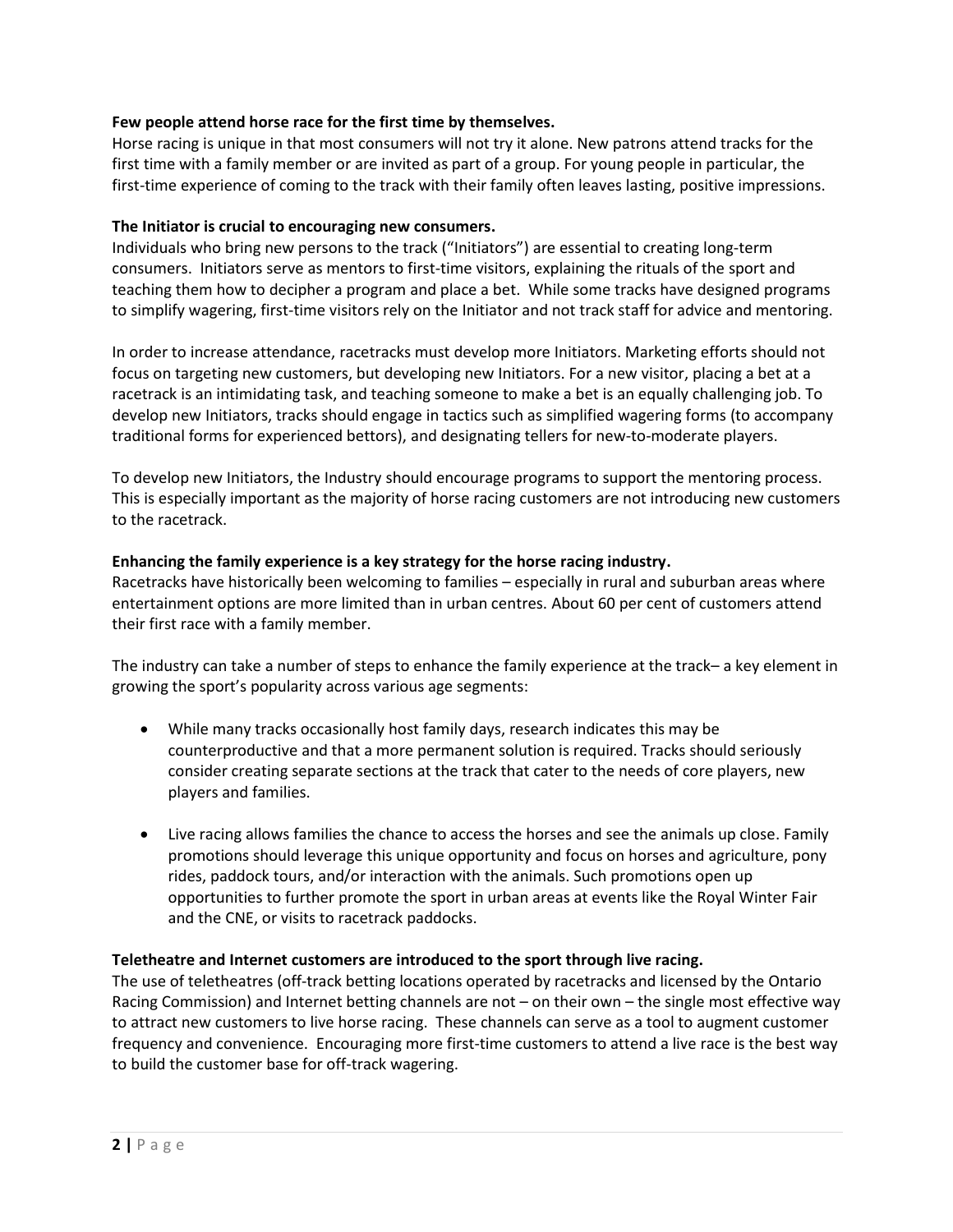# **Horse racing customers have different motivations than slots players.**

Slots players and horse racing consumers are distinct from each other. Horse racing customers value the challenge of picking a winning horse and the environment of the track, whereas slot players value the escapism that gaming offers.

# **Improving the atmosphere at the track is an important component in attracting and retaining customers.**

Several other tactics that can improve the atmosphere at the track include:

- *Make horse racing more than just gambling.* Losing money on a first visit to the track negatively impacts one's experience. This suggests that – especially for adult first-time customers – the horse racing experience should be about much more than gambling.
- *Horses themselves are key actors in the process of creating new customers.* Proximity to the animals is an important aspect of what makes horse racing unique. Tracks should design viewing areas to be as close to the track as possible. When these areas are available, patrons should be encouraged to utilize them.
- *The industry should deploy an integrated public relations strategy to promote and celebrate new champions of the sport as a means to generate excitement among potential customers.* Survey respondents knew the names of Northern Dancer and Secretariat, but were not able to identify contemporary horse champions. Increased celebrities could assist horse racing in remaining top of mind for the infrequent fan.
- *In today's marketplace, there is greater competition for the sports and entertainment dollar than ever before.* Track venues must meet high standards in order to attract and maintain loyal customers.

# 2) Inter-jurisdictional Survey

## **PRIMARY FINDINGS**

# **The industry is changing its business models and building new capabilities to drive new or improved revenues (e.g. TV signal revenues, mobile technology) and to attract new customers.**

A key strategy being used in other jurisdictions is greater central promotion and coordination among horse racing stakeholders. The mechanisms of this coordination vary, from the establishment of a new central agency (Great British Racing) to the setting of policy frameworks in which new initiatives are devised and implemented (Ireland and Victoria, Australia). In France and Hong Kong, there has been increased investment to improve their internet and mobile technology.

## **Some countries have much more success than others in increasing their fan base.**

Sales of exotic pool bets, as seen in France and Sweden, have been particularly successful in increasing betting handle or total dollars bet. Establishing new types of bets, while challenging, is being tried by several countries. Some tracks have reversed the decline in attendance through more intense customer relationship management (CRM) and social media strategies, while others use non-horse racing entertainment to broaden their fan base.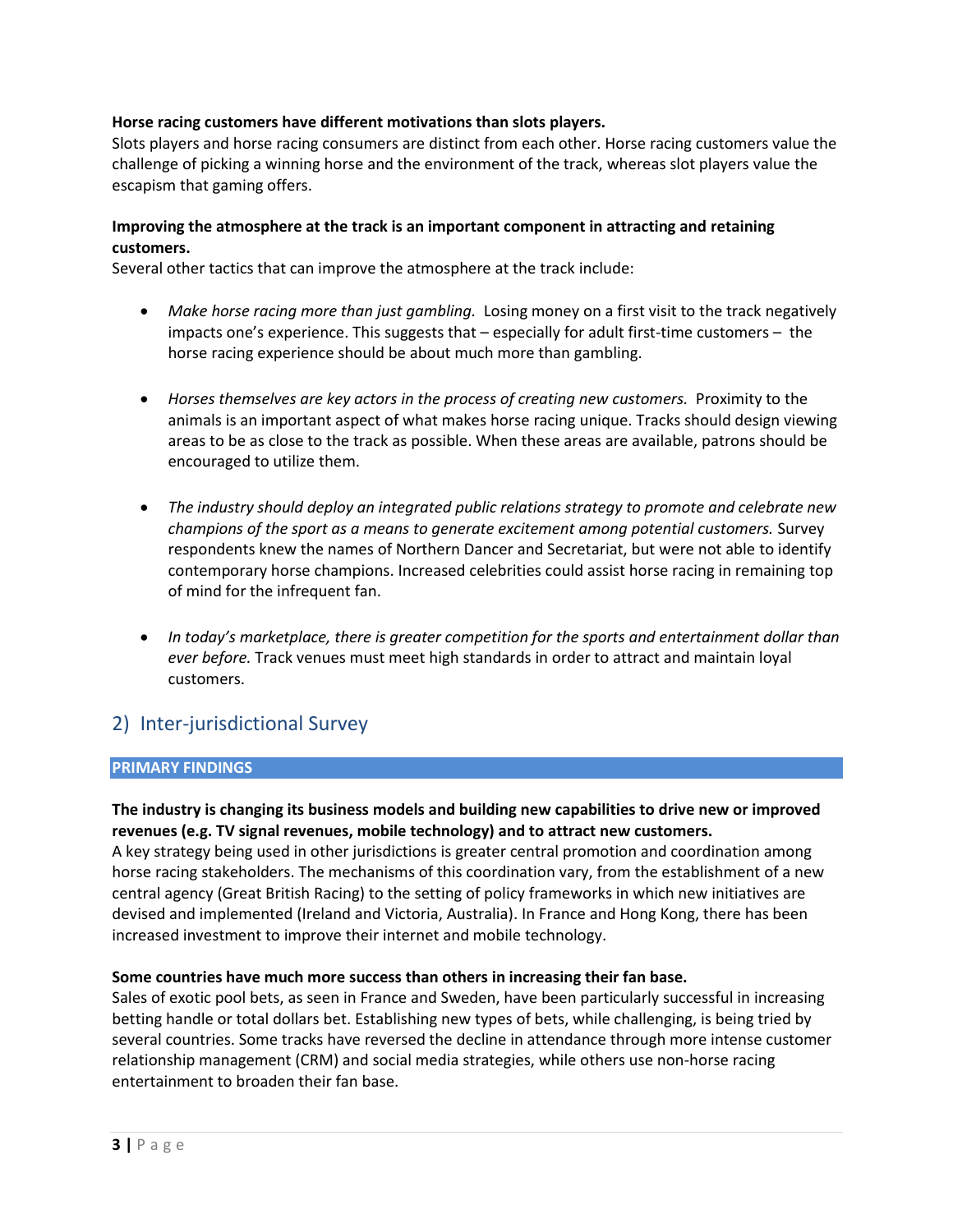## **Focusing on premium assets such as top race days and festivals is a widely used strategy.**

An effective strategy being deployed by the industry in many countries is to focus on and promote top race days and special events among the general public and media. Notable examples include the British Champions Series and recently created Irish Champions Weekend. There is also a clear focus on "meets" or "festivals" where attention and revenue is focused around a few key events.

# **While the four countries reviewed in detail all have some type of public support, the means vary considerably.**

In Ireland, the government provides direct financial support through the Horse and Greyhound Fund. The French government uses regulation to protect the Paris Mutuel Urbain's (PMU) monopoly on racing betting, which generates over CDN \$1.2 billion in tax revenue per year. In Australia, new legislation was introduced to prevent the migration of horse race betting revenues to private betting firms outside of national boundaries, while still generating revenue for the racing industry. Finally, the UK uses existing legislation to support racing. This is the most limited form of support observed, as it is restricted to a now-outdated statutory levy on profits of British betting operators from British Racing. Betting taxes paid to government actually exceed levy amounts paid to the racing industry.

There were instances where public support for horse racing diverged from public control/management. The Italian racing industry, currently controlled by the government's agricultural department, has experienced significant financial difficulties and contracted substantially in recent years.

## **The decline of traditional betting and concurrent migration to online betting is driving the regulatory strategy in in most countries surveyed.**

Strategies include attempting to capture some of the online betting through new legislation (Australia), lobbying for new legislation (UK, Ireland), and placing online betting at the heart of product/distribution development plans (France).

# **However, there are marked differences in betting product and distribution between Ontario and other jurisdictions that would preclude easy adoption of these strategies.**

- Product: The biggest difference between Ontario and some other jurisdictions is fixed odds betting on horse races (Ontario has only pari-mutuel betting). Fixed odds betting is the primary vehicle in the UK and Ireland, accounting for well over 90 per cent of bets. Australia has another betting product, 'Favourite Numbers', which is essentially a lottery-type ticket that still provides an interest in horse racing.
- Distribution: In most markets studied, distribution channels were more diverse than Ontario's. In Sweden, V75 is the top-selling lottery product, and can be purchased in grocery stores and other non-track locations. In the UK and Australia, the distribution system is more dense with more competition among betting agencies.

Another difference between Ontario and other jurisdictions is that the *Criminal Code of Canada* does not permit provincial gaming agencies such as OLG to conduct and manage pari-mutuel betting on horse racing. As well, the *Criminal Code of Canada* does not permit single-event wagering for fixed odds (e.g. single-sport betting).

### **Non-wagering income is an important source of income for race tracks.**

Reflecting the finding above regarding a focus on premium assets, it was found that a large proportion of non-wagering racetrack revenues were from a small number of well-established, high-quality and